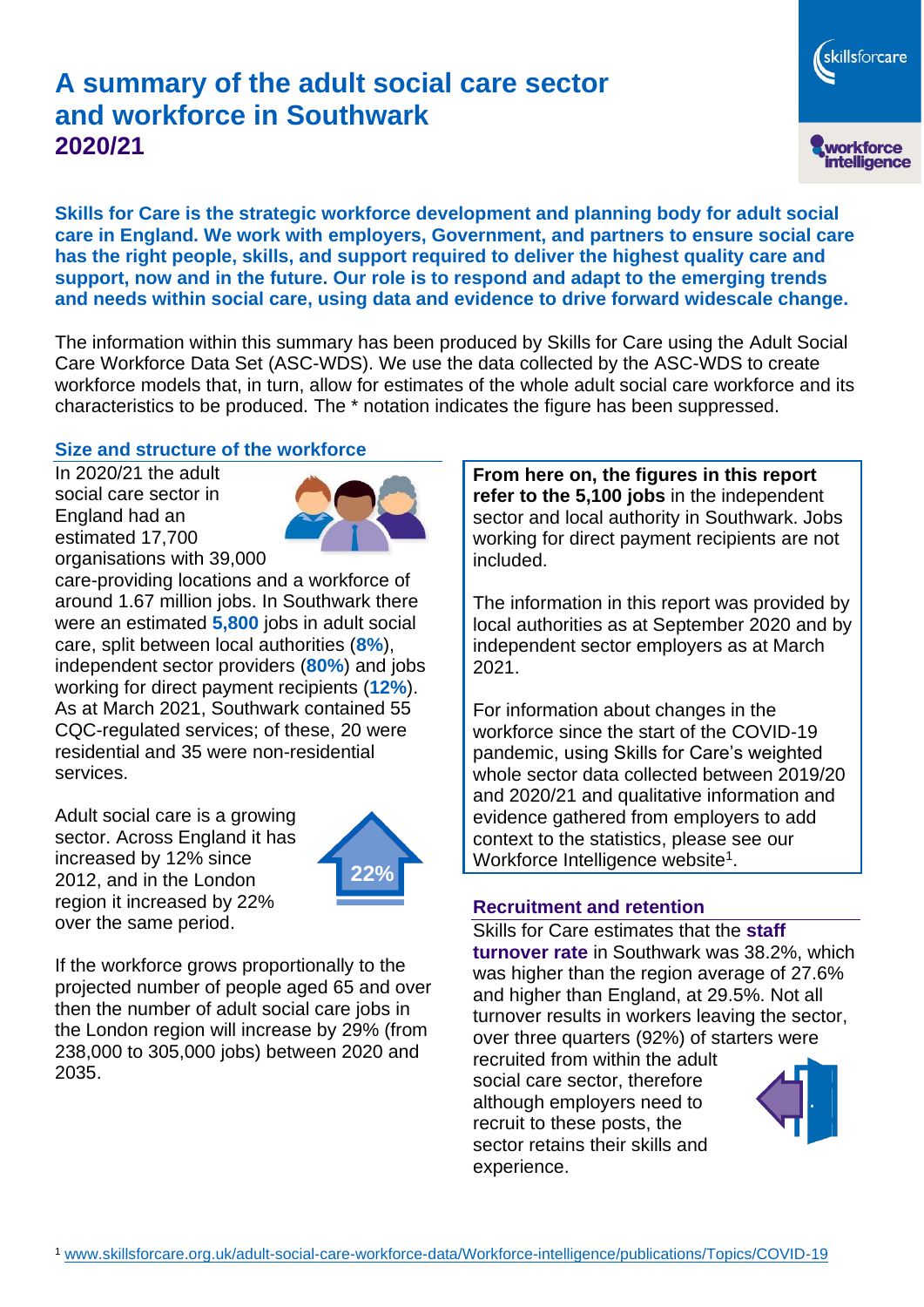Adult social care has an experienced 'core' of workers. Workers in Southwark had on average **8.1 years of experience in the sector** and 84% of the workforce had been working in the sector for at least three years.

Using both workforce intelligence evidence and our links with employers and stakeholders across England, we know that recruitment and retention is one of the largest issues faced by employers. We have many resources and tools available to help, for example the 'Values-based recruitment and retention toolkit'<sup>2</sup> and 'Seeing potential: widen your talent pool'. <sup>3</sup> For more information please visit: [www.skillsforcare.org.uk/recruitment-retention](http://www.skillsforcare.org.uk/recruitment-retention)

#### **Employment information**

We estimate Southwark had **5,100** adult social care jobs employed in the local authority and independent sectors. These included 450 managerial roles, 275 regulated professionals, 3,800 direct care (including 3,000 care workers), and 650 othernon-care proving roles.

The average number of **sickness days** taken in the last year in Southwark was 7.5, (8.5 in London and 9.5 across England). With an estimated directly employed workforce of 4,500, this would mean employers in Southwark lost approximately **34,000 days to sickness in 2020/21**. In England levels of staff sickness have nearly doubled over the course of the pandemic between 2019/20 and 2020/21, in total around 6 million extra days were lost to sickness than in the year before.

Around one third (37%) of the workforce in Southwark were on zero-hours contracts. Around a half (51%) of the workforce usually worked full-time hours and 49% were parttime.

# **Chart 1. Proportion of workers on zero hours contracts by area**

| England   | 25% |         |
|-----------|-----|---------|
| London    |     | $'42\%$ |
| Southwark |     | 37%     |

# **Workforce demographics**

The majority (81%) of the workforce in Southwark were female, and the average age was 45.8 years old. Workers aged



24 and under made up 5% of the workforce and workers aged over 55 represented 26%. Given this age profile approximately 1,300 people will be reaching retirement age in the next 10 years.

Nationality varied by region, in England 83% of the workforce identified as British, while in the London region this was 63%. An estimated 77% of the workforce in Southwark identified as British, 7% identified as of an EU nationality and 16% a non-EU nationality, therefore there was a higher reliance on non-EU than EU workers.

# **Pay**



Table 1 shows the full-time equivalent annual or hourly pay rate of selected job roles in Southwark (area), London (region) and England. All figures

represent the independent sector as at March 2021, except social workers which represent the local authority sector as at September 2020. At the time of analysis, the National Living Wage was £8.72.

#### **Table 1. Average pay rate of selected job roles by area**

|                                 | <b>England</b> | Region  | Area    |  |  |
|---------------------------------|----------------|---------|---------|--|--|
| Full-time equivalent annual pay |                |         |         |  |  |
| Social Worker <sup>t</sup>      | £37,100        | £44,500 | £49,100 |  |  |
| Registered nurse                | £33,600        | £34,700 | £36,700 |  |  |
| Hourly pay                      |                |         |         |  |  |
| National Living<br>Wage         | £8.72          | £8.72   | £8.72   |  |  |
| Senior care worker              | £10.00         | £10.43  | £10.84  |  |  |
| Care worker                     | £9.29          | £9.70   | £9.89   |  |  |
| Support and<br>outreach         | £9.53          | £10.19  | £10.47  |  |  |

†Local authority social workers only.

Please note that pay varies by sector, with local authority pay generally being higher than independent sector pay.